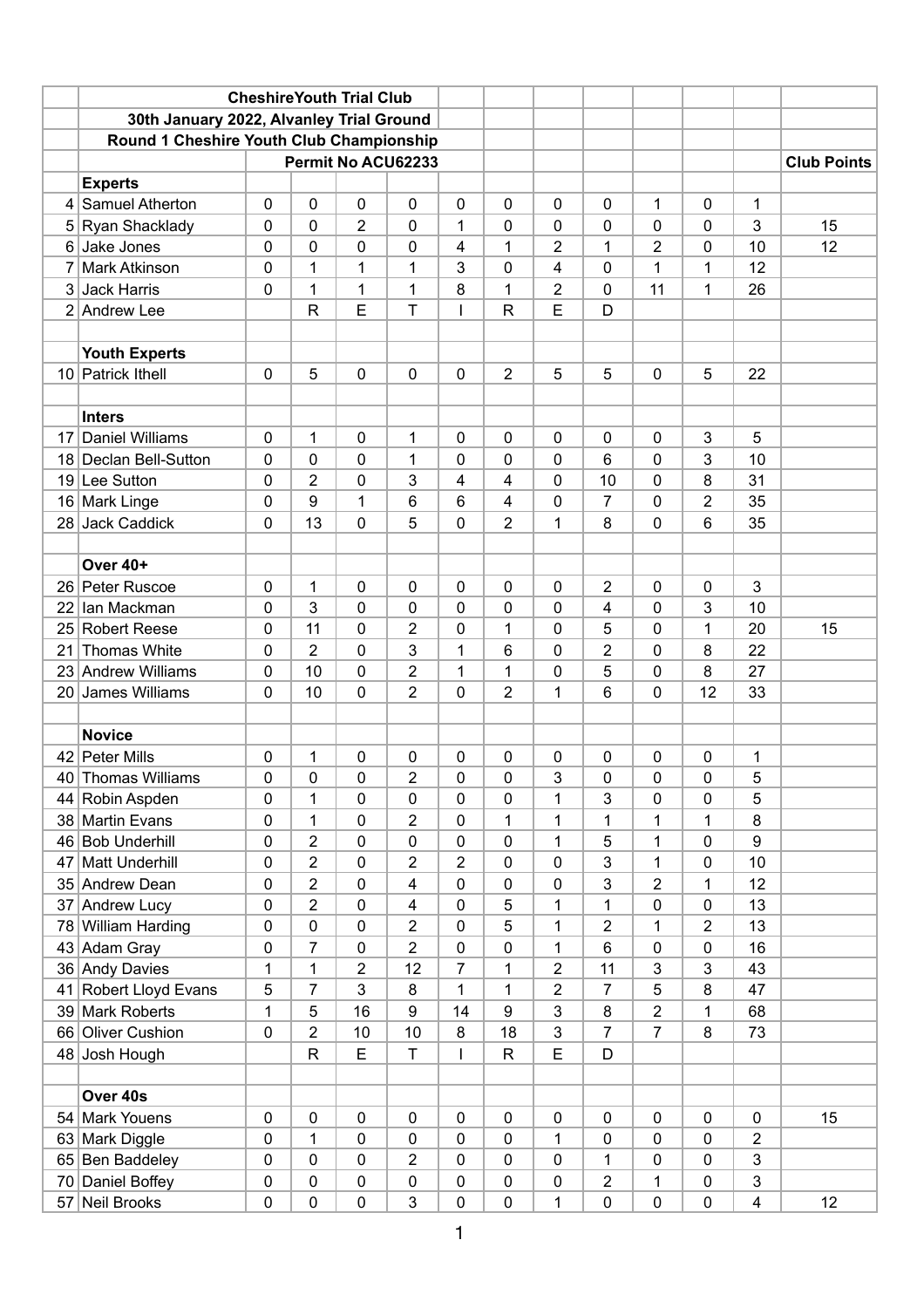|    | 59 Martin Howarth                           | 0           | 1              | 0                | 3              | $\mathbf 0$              | $\mathbf 0$          | 0                       | 0                       | 0              | 0                   | 4              |    |
|----|---------------------------------------------|-------------|----------------|------------------|----------------|--------------------------|----------------------|-------------------------|-------------------------|----------------|---------------------|----------------|----|
| 62 | Ken Roberts                                 | 0           | 0              | 0                | 0              | $\mathbf 0$              | 1                    | 0                       | 3                       | 0              | $\mathbf 0$         | 4              |    |
| 55 | <b>Colin Steele</b>                         | 0           | 1              | 0                | 1              | $\mathbf 0$              | $\mathbf 0$          | 1                       | $\mathbf 1$             | 0              | 1                   | 5              |    |
| 58 | <b>Neil Matthews</b>                        | 0           | 0              | 0                | $\overline{2}$ | $\mathbf 0$              | 0                    | 1                       | 1                       | 0              | 1                   | 5              |    |
| 53 | <b>Terry Lloyd</b>                          | 0           | 1              | 0                | 3              | $\mathbf 0$              | $\mathbf 0$          | 1                       | $\mathbf 1$             | 0              | $\mathbf 0$         | 6              |    |
| 56 | George Baker                                | 0           | 1              | 0                | 3              | $\mathbf 0$              | $\mathbf 0$          | 0                       | $\mathbf 0$             | 0              | 5                   | 9              |    |
| 50 | Gary Jones                                  | 0           | 1              | 0                | 6              | 1                        | $\mathbf 0$          | 0                       | 2                       | 0              | 1                   | 11             | 10 |
| 60 | Paul Edwards                                | 0           | 0              | 0                | 8              | $\mathbf 0$              | $\mathbf 0$          | 2                       | $\mathbf 1$             | 0              | $\mathbf 0$         | 11             |    |
| 52 | Perry Lee                                   | 1           | 1              | 0                | 4              | $\mathbf 0$              | 1                    | 0                       | 3                       | 0              | 2                   | 12             |    |
| 61 | Nick Wraith                                 | 0           | 0              | 0                | 8              | $\overline{2}$           | $\overline{0}$       | 3                       | $\overline{\mathbf{c}}$ | 0              | $\mathbf 0$         | 15             |    |
| 49 | Mike Bohan                                  | 0           | 1              | $\boldsymbol{0}$ | 6              | $\mathbf 0$              | 0                    | $\overline{\mathbf{4}}$ | 5                       | $\overline{2}$ | 0                   | 18             | 8  |
| 77 | Jeff Lewis                                  | 0           | 0              | 0                | $\overline{7}$ | 5                        | $\mathbf 0$          | 2                       | $\mathbf 1$             | $\mathbf{1}$   | 4                   | 20             |    |
|    | 51 Andrew Fearon                            | 1           | 3              | $\overline{2}$   | 6              | $\mathbf 0$              | $\mathbf 0$          | 3                       | 9                       | $\overline{2}$ | $\overline{2}$      | 28             |    |
|    | 64 Paul Atkinson                            | $\mathbf 0$ | 13             | 0                | 11             | $\overline{7}$           | 5                    | $\pmb{0}$               | 4                       | 0              | $\overline{7}$      | 47             |    |
|    |                                             |             |                |                  |                |                          |                      |                         |                         |                |                     |                |    |
|    | <b>Twinshock</b>                            |             |                |                  |                |                          |                      |                         |                         |                |                     |                |    |
|    | 68 Steve Williams                           | 0           | 2              | 0                | 1              | $\mathbf 0$              | 1                    | 1                       | 0                       | 0              | 0                   | 5              |    |
| 67 | Jeremy Sutotn                               | 0           | 3              | 0                | 2              | $\mathbf 0$              | $\mathbf 0$          | 1                       | 5                       | 5              | 2                   | 18             |    |
|    | 69 William Leigh                            | $\mathbf 0$ | 3              | 0                | 6              | $\mathbf 0$              | $\mathbf 0$          | 5                       | 5                       | 0              | 0                   | 19             |    |
|    |                                             |             |                |                  |                |                          |                      |                         |                         |                |                     |                |    |
|    | Youth B                                     |             |                |                  |                |                          |                      |                         |                         |                |                     |                |    |
|    | 73 Zain Pughe-Hutchinson                    | $\mathbf 0$ | 0              | 0                | $\overline{2}$ | $\mathbf 0$              | $\mathbf 0$          | $\mathbf 0$             | 0                       | 0              | 0                   | $\overline{2}$ |    |
| 71 | <b>Ellis Barton</b>                         | 0           | 0              | 0                | 8              | $\mathbf 0$              | $\mathbf 0$          | 1                       | $\mathbf 1$             | $\overline{2}$ | 1                   | 13             |    |
| 80 | George Jeffries                             | 0           | 3              | $\pmb{0}$        | 8              | $\mathbf{1}$             | $\mathbf 0$          | 0                       | $\overline{\mathbf{c}}$ | 0              | 5                   | 19             |    |
| 75 | <b>Tomos Matthews</b>                       | 0           | 8              |                  | 6              | $\mathbf 0$              | 3                    |                         | $\mathbf 1$             | 0              | 0                   | 20             | 15 |
|    |                                             | 0           | 3              | 0<br>0           | $\overline{7}$ | 1                        | 1                    | 2<br>3                  | 5                       | 0              | $\mathbf 0$         | 20             | 12 |
| 79 | George Jones                                |             |                |                  |                | $\mathbf 0$              |                      |                         |                         |                |                     |                |    |
| 74 | <b>Edward Harding</b><br><b>Tomos Reese</b> | 0           | 0              | 0                | 5<br>5         | 15                       | $\overline{2}$<br>3  | $\overline{2}$          | 8<br>5                  | 3<br>3         | 1<br>$\overline{2}$ | 21<br>40       |    |
| 45 |                                             | 0           | 2              | 0                |                |                          |                      | 5                       |                         |                |                     |                | 10 |
| 76 | Nathan Manzano                              | $\pmb{0}$   | 11             | 5                | 9              | 12                       | 3<br>$6\phantom{1}6$ | 7                       | 13<br>14                | 4              | 5                   | 69             |    |
| 72 | <b>Ted Mackman</b>                          | 5           | 6              | $\overline{2}$   | 14             | 13                       |                      | 9                       |                         | 6              | 10                  | 85             |    |
|    |                                             |             |                |                  |                |                          |                      |                         |                         |                |                     |                |    |
|    | <b>Beginners</b>                            |             |                |                  |                |                          |                      |                         |                         |                |                     |                |    |
|    | 81 Stephen Simpson                          | $\pmb{0}$   | $\pmb{0}$      | 0                | 0              | $\pmb{0}$                | $\pmb{0}$            | $\pmb{0}$               | $\pmb{0}$               | 0              | $\pmb{0}$           | $\pmb{0}$      | 15 |
|    | 82 Geoff Browne                             | 0           | 0              | 0                | 0              | 0                        | $\mathbf 0$          | 0                       | 0                       | 0              | 0                   | 0              |    |
|    | 83 Mike Sutton                              | 0           | 2              | 0                | 0              | $\mathbf 0$              | $\mathbf 0$          | 0                       | 0                       | 3              | 0                   | 5              |    |
|    | 84 Stan Trojnar                             | 5           | $\pmb{0}$      | 0                | $\pmb{0}$      | $\mathbf 0$              | 1                    | 0                       | 0                       | 0              | $\pmb{0}$           | 6              |    |
|    | 87 Russell Cowan                            | $\mathbf 0$ | 1              | 0                | 0              | $\mathbf 0$              | $\mathbf 0$          | 0                       | 5                       | 0              | $\mathbf 0$         | 6              |    |
|    | 86 Thomas Clifford                          |             | $\mathsf R$    | E                | T              | $\overline{\phantom{a}}$ | ${\sf R}$            | E                       | D                       |                |                     |                |    |
|    |                                             |             |                |                  |                |                          |                      |                         |                         |                |                     |                |    |
|    | Youth C                                     |             |                |                  |                |                          |                      |                         |                         |                |                     |                |    |
|    | 90 Dexter Steele                            | $\mathbf 0$ | $\pmb{0}$      | $\mathbf 0$      | 0              | $\mathbf 0$              | $\mathbf 0$          | 0                       | $\mathbf 0$             | 0              | $\mathbf 0$         | $\pmb{0}$      |    |
|    | 91 Kaan Pughe-Hutchinsor                    | $\pmb{0}$   | 0              | 0                | 0              | 0                        | $\pmb{0}$            | 0                       | 0                       | 0              | 0                   | 0              |    |
|    | 92 Logan Price                              | $\pmb{0}$   | 0              | 0                | 0              | $\pmb{0}$                | $\boldsymbol{0}$     | 1                       | 0                       | 0              | 0                   | 1              | 15 |
|    | 94 George Aspden                            | 0           | 0              | 0                | 0              | $\mathbf 0$              | 0                    | 0                       | 0                       | $\mathbf{1}$   | 0                   | 1              |    |
|    | 95 James O'Hare                             | 0           | $\overline{2}$ | 0                | $\pmb{0}$      | 6                        | $\mathbf{1}$         | 0                       | $\pmb{0}$               | 0              | $\mathbf 0$         | 9              |    |
|    | 93 Max Shacklady                            | $\pmb{0}$   | $\overline{c}$ | 0                | 20             | 20                       | 20                   | 20                      | 20                      | 1              | 0                   | 103            | 12 |
|    |                                             |             |                |                  |                |                          |                      |                         |                         |                |                     |                |    |
|    | Youth D                                     |             |                |                  |                |                          |                      |                         |                         |                |                     |                |    |
|    | 98 Nye Pughe-Hutchinson                     | $\pmb{0}$   | $\pmb{0}$      | $\pmb{0}$        | $\pmb{0}$      | $\pmb{0}$                | $\pmb{0}$            | 0                       | $\pmb{0}$               | 1              | 5                   | 6              |    |
|    |                                             |             |                |                  |                |                          |                      |                         |                         |                |                     |                |    |
|    | Youth E                                     |             |                |                  |                |                          |                      |                         |                         |                |                     |                |    |
|    | 100 Seth Davies                             | 11          | 10             | $\boldsymbol{9}$ | 12             | 16                       | 16                   |                         |                         |                |                     | 74             | 15 |
|    |                                             |             |                |                  |                |                          |                      |                         |                         |                |                     |                |    |